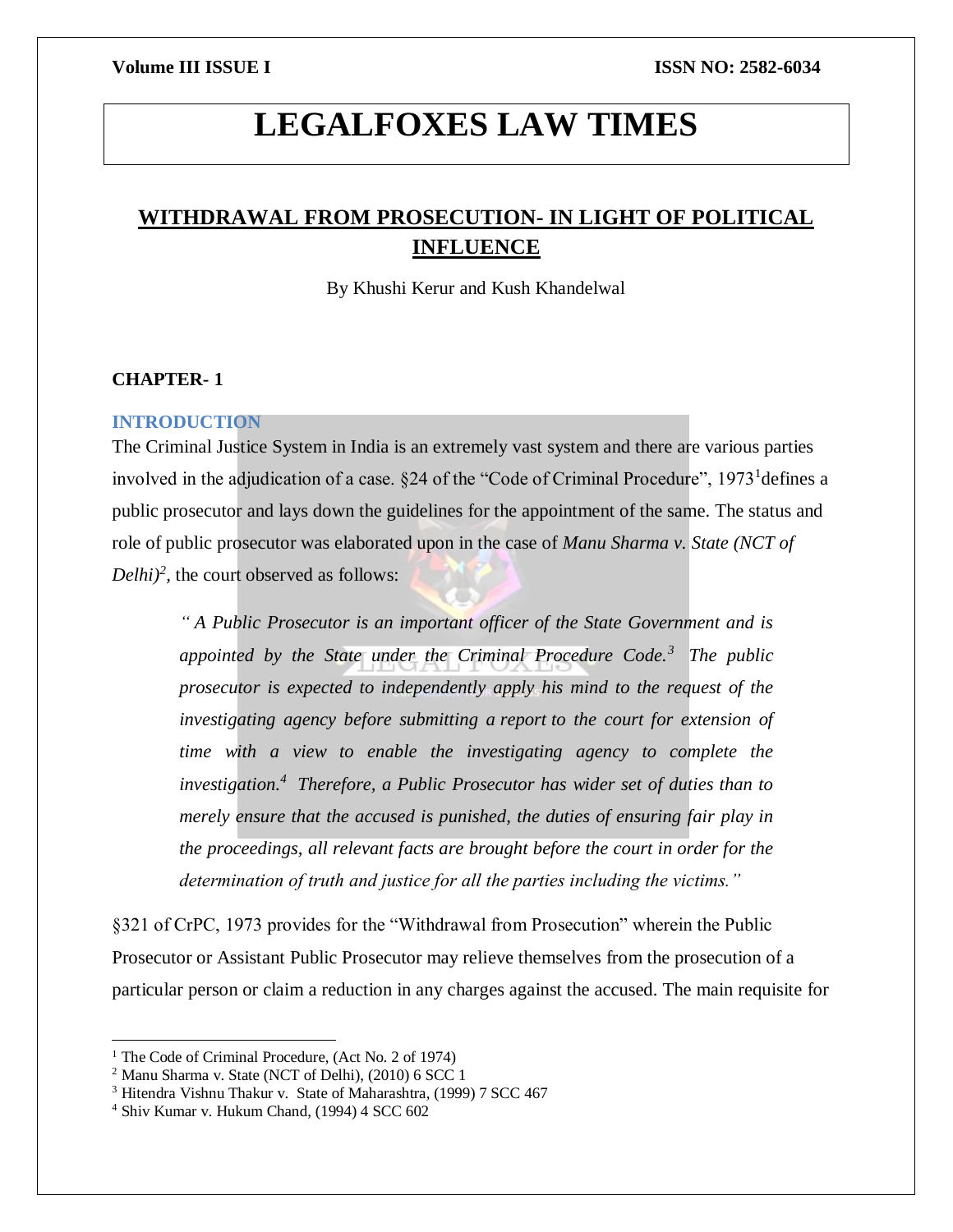such withdrawal is the obtaining of the consent of the court.<sup>5</sup> It is always in light of the general public interest that the withdrawal of or from prosecution may be allowed. The various other conditions which warrant the withdrawal from prosecution shall be established in the coming chapters.

Due note shall be made with regards to the point of distinction between *withdrawal of prosecution* and *withdrawal from prosecution*. While the former hints at the ending of the trial or discharging the accused from certain offences, the latter is more specifically related to the Public Prosecutor relieving himself from the instant proceedings. The rationale behind this shall be duly explained in the forthcoming chapters.

Various courts have time and time again observed that the withdrawal has to be clearly based upon grounds that are made in good faith, aim at the public interest and contribute to preserving the public policy while completely ensuring that no action is taken in order to hamper the process of law.<sup>6</sup> The court has to pay specific attention to whether the sanctioning of the application in any way shall manifest injustice in the process of criminal justice.<sup>7</sup> "It has been specifically ruled by the court that it should be seen whether application for withdrawal is made in good faith, in the interests of public policy and justice and not to thwart or to stifle the process of law."<sup>8</sup> These are certain general principles evolved, while an exhaustive list of principles and conditions will be enumerated in the furthering study.

When the provisions of law have existed for long and the discrepancies have been clarified by the courts by way of judicial precedents, how does the political influx influence or sway the discretion of the public prosecutors shall be looked into. In years as early as the 1980's, the Supreme Court decided on the aspects of,*"whether the Government could advise the Prosecutor to withdraw from the case"*. The courts observed that the Prosecutor is an indispensable part of the legal system and they should not be tied down by the administrative actions.<sup>9</sup> The Prosecutor has independent discretion of his own to decide whether or not to apply for such special grant,

<sup>5</sup> Subhash Chander v. State (Chandigarh Administration & Ors.), AIR 1980 SC 423

<sup>6</sup> Mohd. Mumtaz v. Nandini Satpathy, . 1987 Cri LJ 778 (SC)

<sup>7</sup> Rahul Agarwal v. Rakesh Jain, (2005) 2 SCC 377

<sup>8</sup> K.N. Chandrsekharan Pillai, Public Prosecution in India, Journal of the Indian Law Institute, Vol. 50, 2008, Pg. 629-639

<sup>9</sup> Balwant Singh v. State of Bihar, (1979) 4 SCC 466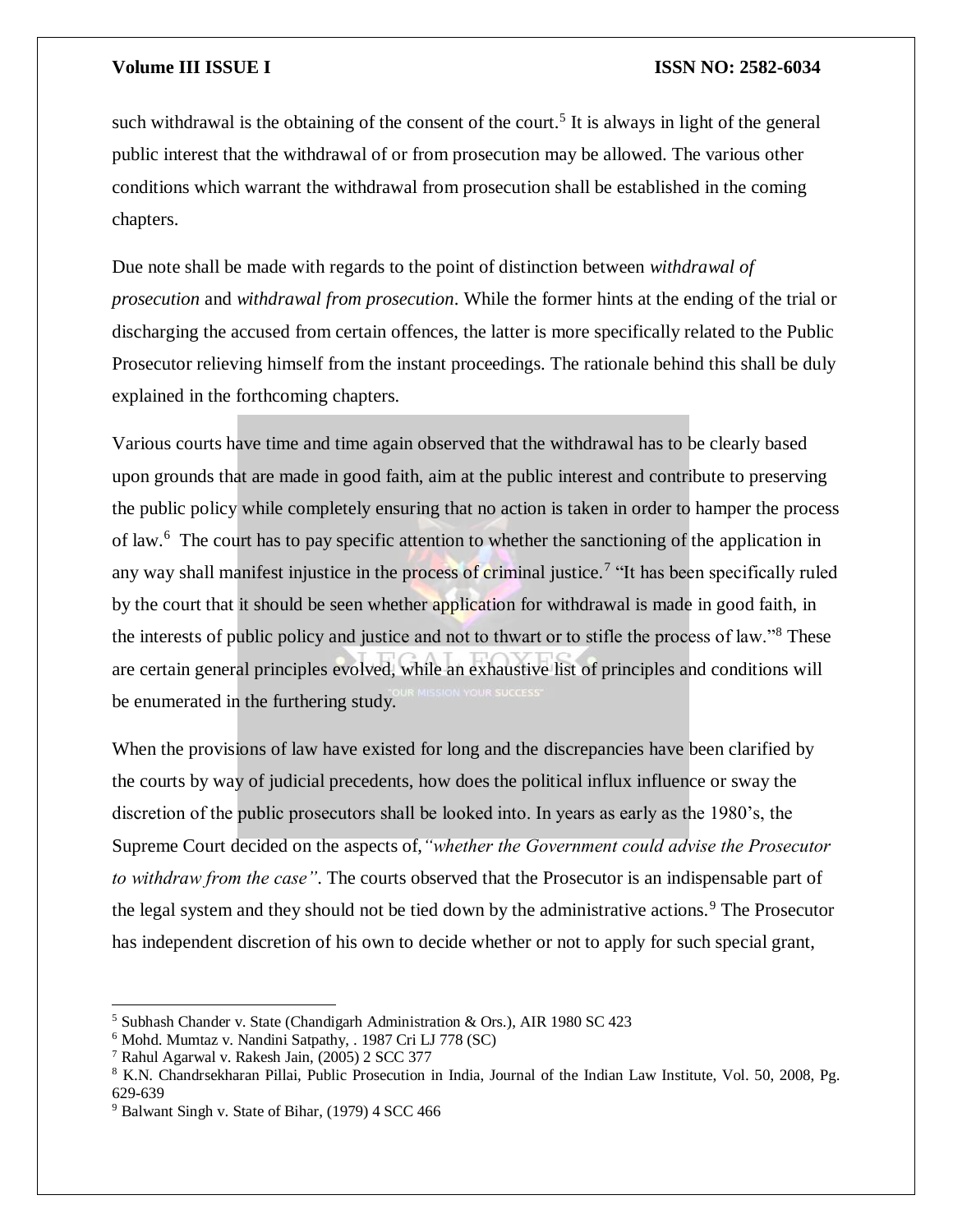and cases have created the jurisprudence that governs the exercise of such discretion during the process of adjudication.<sup>10</sup>

While this effectively lays down the laws to be followed and the application of every law has been determined through the judicial ruling in this matter. It is a well-known fact that law and politics have never stayed far apart from each other. In the present day of divisive politics being played across the country, the political intervention to hamper the proceedings against political idols and their allies has become a news that is seen frequently.

The Political influences are extremely strong and in a democratic country like India, it definitely acts as a bane that hampers the growth of the society by providing a system through which offenders can claim exception by use of unlawful means or exerting political pressure on the state appointed prosecutors.

Therefore, this necessitates the present study to ensure the sanctity of the Democratic nation, maintenance of the freedom of powers between the organs of the government is essential. The application of §321 in light of recent happenings where political intervention has been observed shall be analysed. The misuse of this section by political authorities to obtain a clean chit and get away with offences committed by them and the damage caused to the administration system in India is another matter of grave concern that shall be addressed during the course of this paper. The author's opinion on the requirement of stringent laws to curb the unnecessary intervention of the political authorities and people owning powers in the system shall be systematically established and explained.

#### **CHAPTER 2**

#### **DEFINITION**

 $\overline{a}$ 

In India, since the system of justice is adversarial in nature, the pre-conceived notion is that the entire burden of adjudication is on the Judges, but the nature and role of Public Prosecutor and the Defence Counsel is under-estimated. But since the Public Prosecutor represents the public, and carried out duties that are mainly of public and are bonafide in nature, Prosecutor as an entity plays an extremely important role. Public Prosecutor has been defined under §2(u), anyone who

<sup>10</sup> Ganesan v. State of Tamil Nadu, 1995 Cri LJ 3849 (Mad)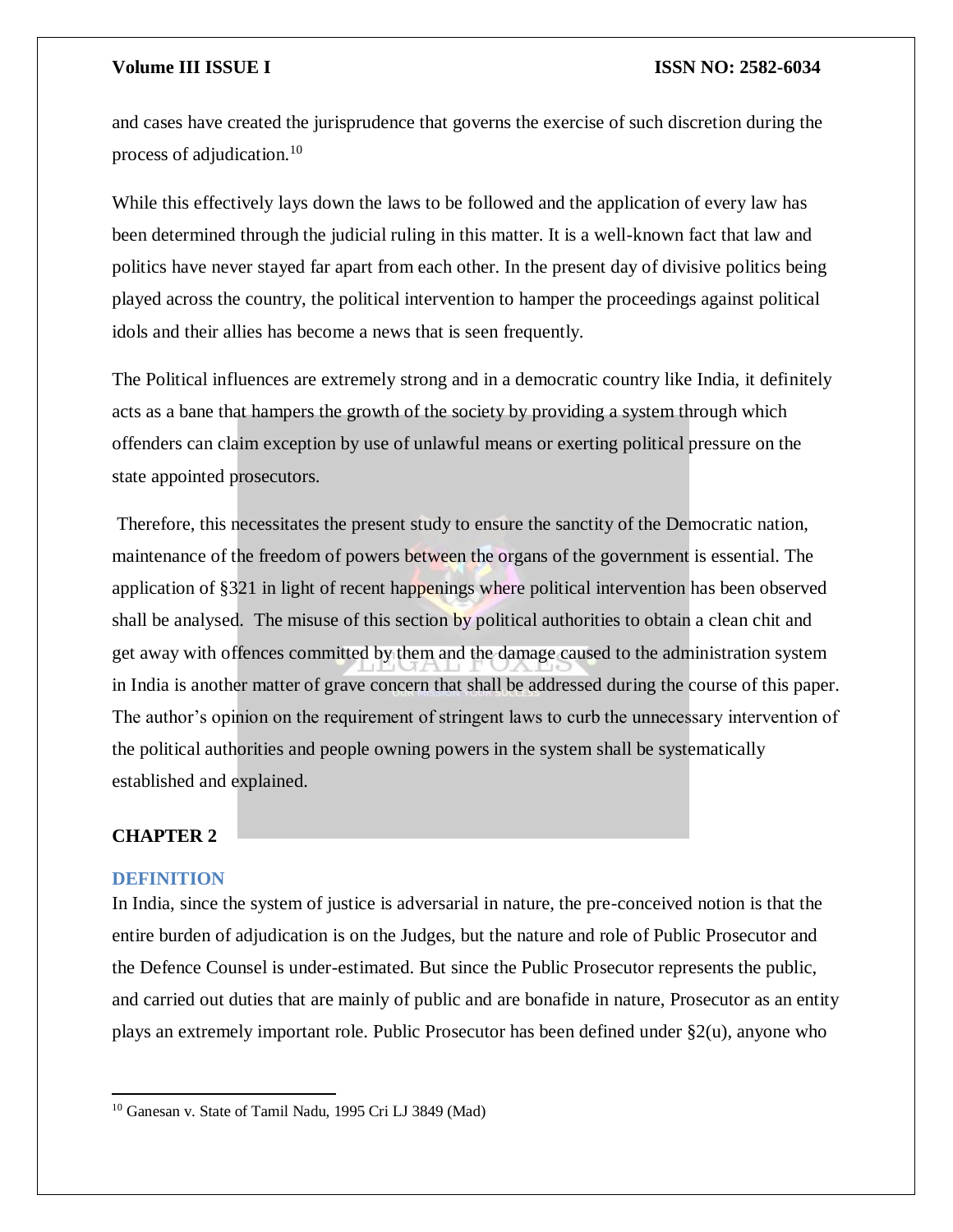is appointed under §24, CrPC, this definition includes any person who is acting as an agent or is delegated the duty by the Public Prosecutor.

> *"a Public Prosecutor is not expected to show a thirst to reach the case in the conviction of the accused somehow or the other irrespective of the true facts involved in the case"<sup>11</sup>*

§24, and the various sub-sections provide for the appointment of Public Prosecutor in every district court and H.C, it also provides for the alternative in case where there are no suitable candidates for such appointment. And §25 provides for the appointment of Asst. prosecutor, the powers of which are bestowed upon the District Magistrate.

### **ROLE AND DUTIES OF THE PROSECUTOR**

The roles and duties with respect to the Advocates Act,  $1961<sup>12</sup>$  and Bar Council Rules. The courts have been faced with the question of deciding who is a Public prosecutor, their role and functions in a Trial. In the case of *Babu v. State of Kerala*<sup>13</sup> the court clearly distinguished between the Public Prosecutor and a Private Counsel, by stating that the main aim and job is to ensure that justice is served to the parties. Regardless of who the party is, their job is restricted to assisting the court in serving a fair trial and justice, conviction or acquittal is not their concern.<sup>14</sup> TEGAT FOX ES

a. Agent of Justice:

Every prosecutor, being an officer of the court, is responsible for the administration of justice. In an adversarial system, it is the duty of the Prosecutors to ensure that the truth with respect to the case in hand is unearthed, the proper evidence is put on record, and that the required standard of care is exercised in order to meet the ends of justice.<sup>15</sup>

b. Role in Sentencing:

The Prosecutor is considered liable for ensuing that the right charges are levied, and that the sentencing is in accordance with the offences actually committed by the accused. Since the prosecutor has the powers to withdraw the case, or charges either partially or completely, the role of prosecutor is crucial in this regard.

<sup>14</sup>*Id,* Pg. 502.

<sup>11</sup>Shiv Kumar v. Hukam Chand, (1999) 7 SCC 467.

<sup>12</sup> Advocates Act, 1961, Act No. 25 of 1961

<sup>13</sup>Babu v. State of Kerala, Kerala, (1984) Cri L 499 (Ker)

<sup>15</sup>R.K. Jain v. State, (1980) 3 SCC 435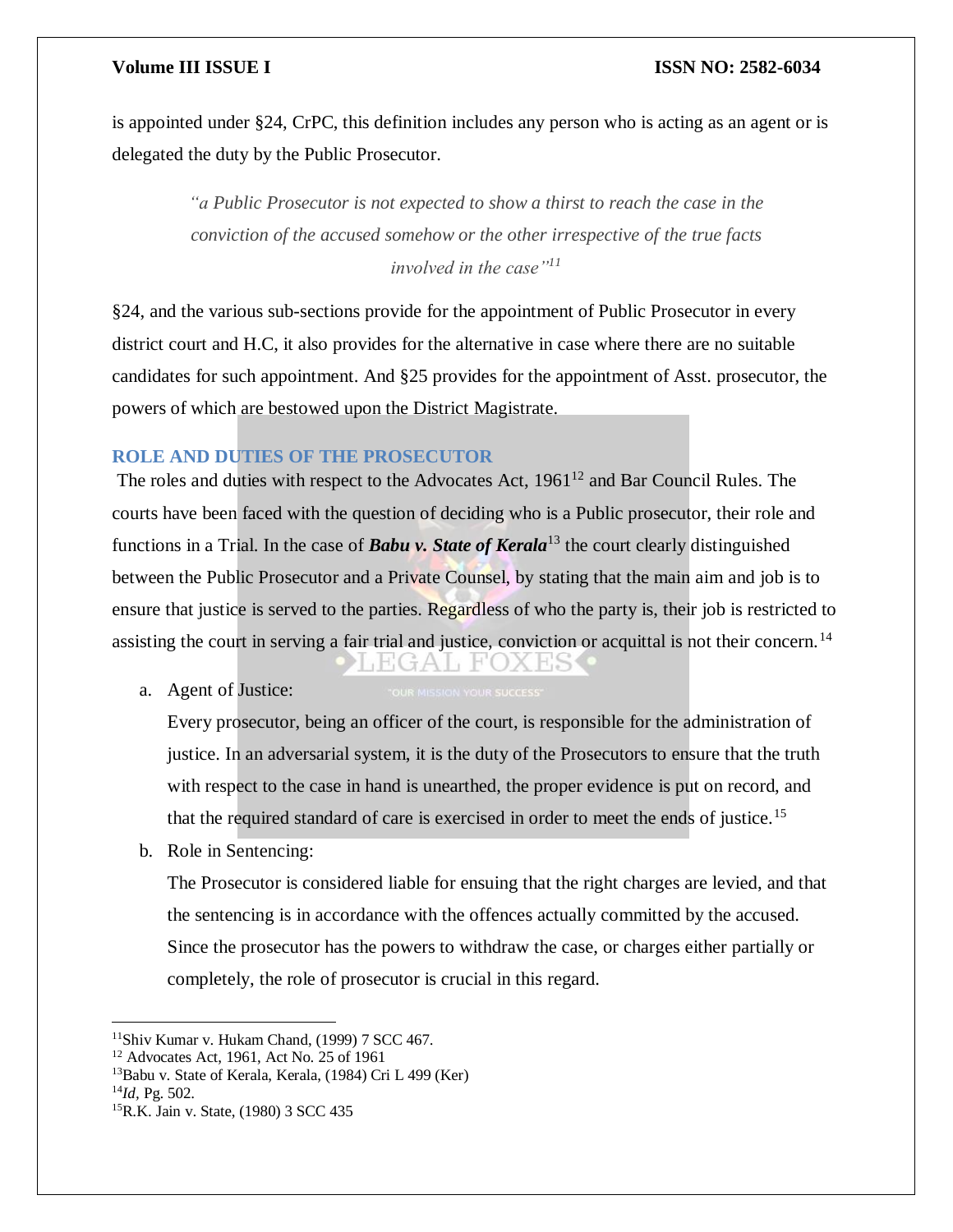c. Duty to Represent State:

The Prosecutor is an organ of the State, who is expected to represent the public and the State, with the main motive of administering justice. Therefore, no external pressure or influence should sway the thinking and working of the Prosecutor in any case, it should be solely based on the facts, law and the evidence adduced.<sup>16</sup>

- d. Duty to present all the facts and evidence before the court of law: The Courts at various instances have time and time again reiterated the duty of Public Prosecutor to be fair and to present all the facts, material<sup>17</sup> and immaterial, along with the collected evidence, in order to ensure a fair trial.<sup>18</sup>
- e. Duty to act independently, and free from executive decisions: Every prosecutor has been given utmost independence with respect to finding of facts, adducing and presentation of evidence before court. Even in cases relating to withdrawal, the complete and free application of the Prosecutor's mind is expected, without any interference or coercion from executive or administrative bodies.<sup>19</sup>
- f. Duty to follow all the professional standards of conduct: Every Prosecutor is expected to follow all the professional standards, the ethical standards and the code of conduct as specified by the laws in force at that time. The prosecutor is also expected to investigate in good faith and restrict their actions to being the lawyer for the state, and not be highly inclined towards the accused.<sup>20</sup>

In addition to all of these, the Public Prosecutor has been bestowed with the power and right to investigate and file charges pertaining to any case, along with which, they have the powers to withdraw the prosecution, either in regards to a single charge or the case in whole. Therefore, the Public Prosecutor plays a major role in the entire criminal justice process, for this reason, they should be diligent in exercising their authority in light of making justifiable decisions.

<sup>19</sup> Supra Note 9.

<sup>16</sup>Sheonandan Paswan v. State of Bihar, (1983) 1 SCC 438

<sup>17</sup> Ghirro & Ors. v. Emperor, Cri LJ 34 (Oudh H.C.) 1933

<sup>18</sup>Kunja Subidhi & Anr. v Emperor, Cri LJ 30 (Patna H. C.) 1929

 $20$ Zahira Habibulla H. Sheikh v. State of Gujarat, [(2006) 3 SCC 374]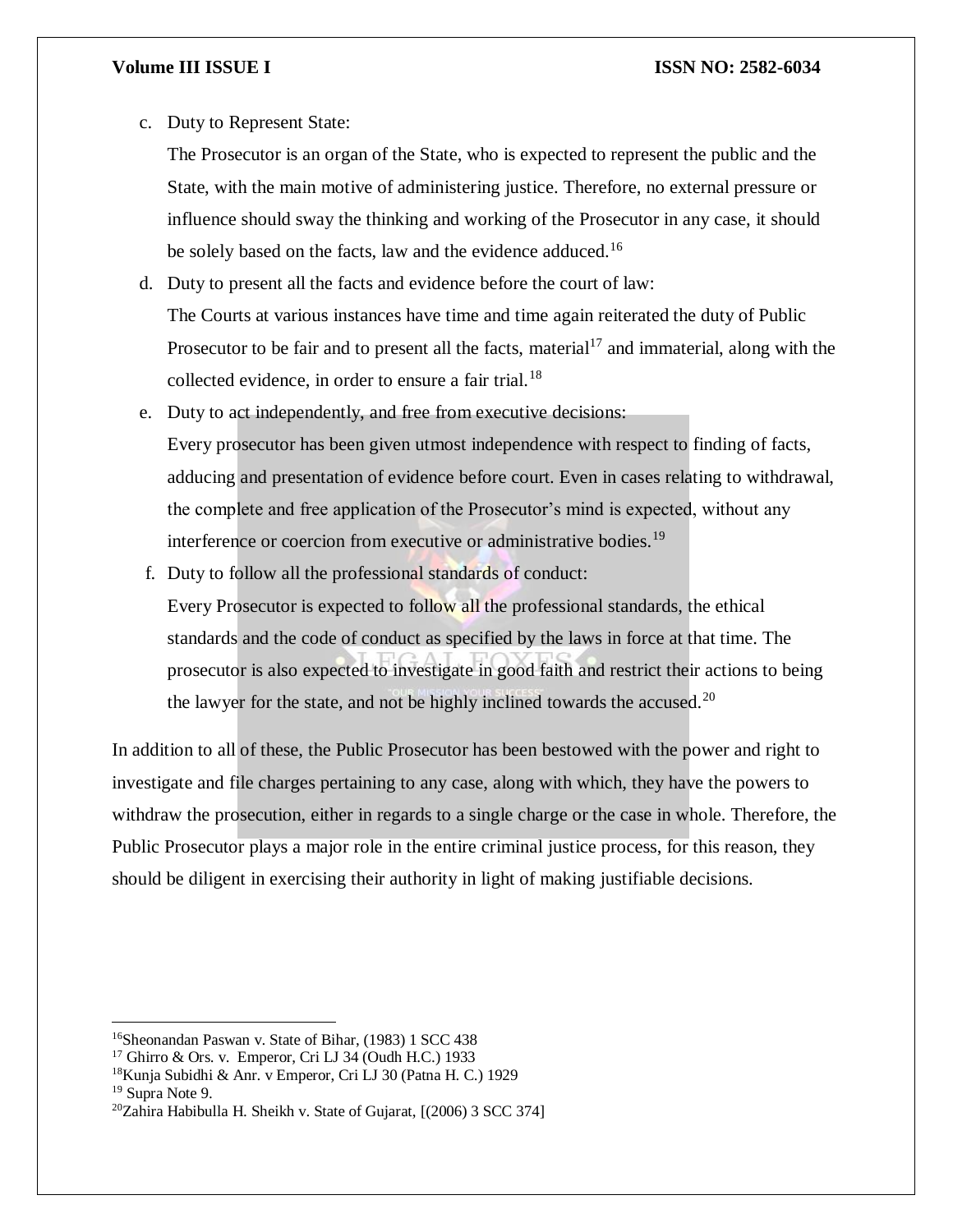#### **INDEPENDENCE OF PROSECUTOR**

*"Independence of the Public Prosecutor from any governmental control is the hallmark of this high office"<sup>21</sup>*

The case of *Babu<sup>22</sup>* was referred to in the **154th Law Commission Report**, that dealt with the Code of Criminal Procedure, whereby the dual-role of prosecutor was elaborated upon, and the related issues were highlighted. The prosecutor has been given complete independence in the field while working on a case assigned to him, every prosecutor performs a dual role. He assists the police during investigation, and continues to be associated with the case during the court proceedings as the pleader on behalf of the State.There can be no manner of doubt that the Parliament intended that Public Prosecutors should be free from the control of the Police Department.<sup>23</sup>

This compromises the independence of the prosecutor, for the influence of the investigating agency clouds the judgement of the prosecutor. But these lines of distinction are unclear, which has resulted in various stands as described by the Judiciary.

*"A public prosecutor is an important officer of the state government and is appointed by the state under the Cr.P.C. He is not a part of the investigating agency. He is an independent statutory authority."<sup>24</sup>*

While this is one side of the coin representing the independence, the tasks of the parties get intertwined unintentionally, whereby it jeopardizes the role, duty and freedom of the prosecutor. The nature of office of the Public Prosecutor is public, which requires the actions of the Prosecutor to be in best interest of the Public and within the contours of Article 21 of the Constitution.<sup>25</sup>

The concept of independence of the Prosecutor plays a crucial role with respect to withdrawal of cases, since the power to do so has been vested with the Public Prosecutor under §321 of CrPC.

<sup>&</sup>lt;sup>21</sup>Centre for PIL v. Union of India,  $(2012)$  3 SCC 117,  $\P$  21

<sup>22</sup> Supra Note. 14

 $^{23}$ Jai Pal Singh Naresh and ors. vs. State of U.P., (1976 CrLJ 32)

<sup>24</sup>Hitendra Vishnu Thakur v. State of Maharashtra, (1994) 4 SCC 602

<sup>25</sup>Supra Note 22.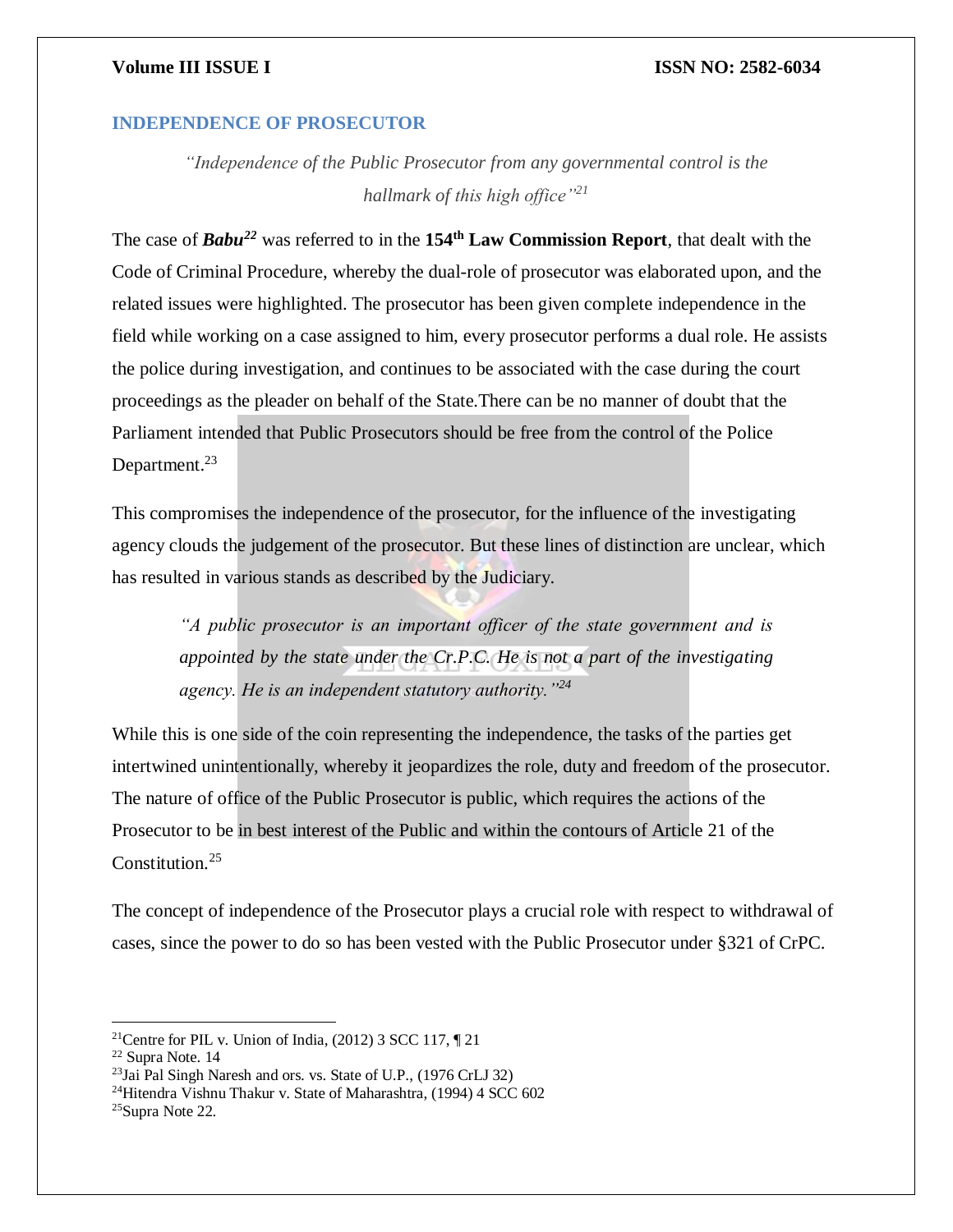As observed in the case of **State of Punjab v. Union of India**<sup>26</sup>the court opined that the withdrawal as an option should be independently exercised without the influence of any administrative or executive opinions.

The independence and separation of prosecuting and investigating agencies is extremely important and necessary in order to secure the ends of justice. $27$ 

### **CONCERNS REGARDING APPOINTMENT OF PROSECUTOR**

The appointment when made with reference of political affiliations or any nexus to prominent divisive groups, has been a matter of concern, which has been raised time and time again by various authorities. §24 and 25 of CrPC, provide for the appointment of Public Prosecutors and Asst. Public Prosecutors. The sections establish proper procedure for the appointment, yet they have an exemption in cases where there are no suitable candidates, which creates the levy for appointment based on political affiliations. This poses a serious threat to the Justice system, since it*prima facie* violates the principles of independence of organs, of fair trial and the core values of the Justice.<sup>28</sup>

The same concerns were raised in the **197th Law Commission Report**, that categorically clarified the position and the issues regarding the appointment of the Public Prosecutors in India, which included the vast influx of political influence. The report of the PMO pointed out that there exist loopholes in the system, that are compromising the accountability of the officers, due to the appointment being done by the state, this process should be streamlined to ensure the appointment of credible and genuine candidates.

The further concerns of involvement of political parties and its effect on the justice system, and the conducting of trial shall be elaborated in Chapter 4.

### **CHAPTER-3**

 $\overline{a}$ 

### **§321 AND SCOPE OF APPLICATION**

§321 of CrPC provides for the withdrawal from prosecution by the prosecutor in-charge, it also provides for the cases that sanction the withdrawal by the Asst. Public Prosecutor. The

<sup>26</sup> State of Punjab v. Union of India, 1987 Cri LJ 151 (SC)

 $27$ NHRC v. State of Gujarat, (2009) 6 SCC 299

<sup>28</sup>Srilekha Vidyarthi v, State of U.P, (1991) 1 SCC 212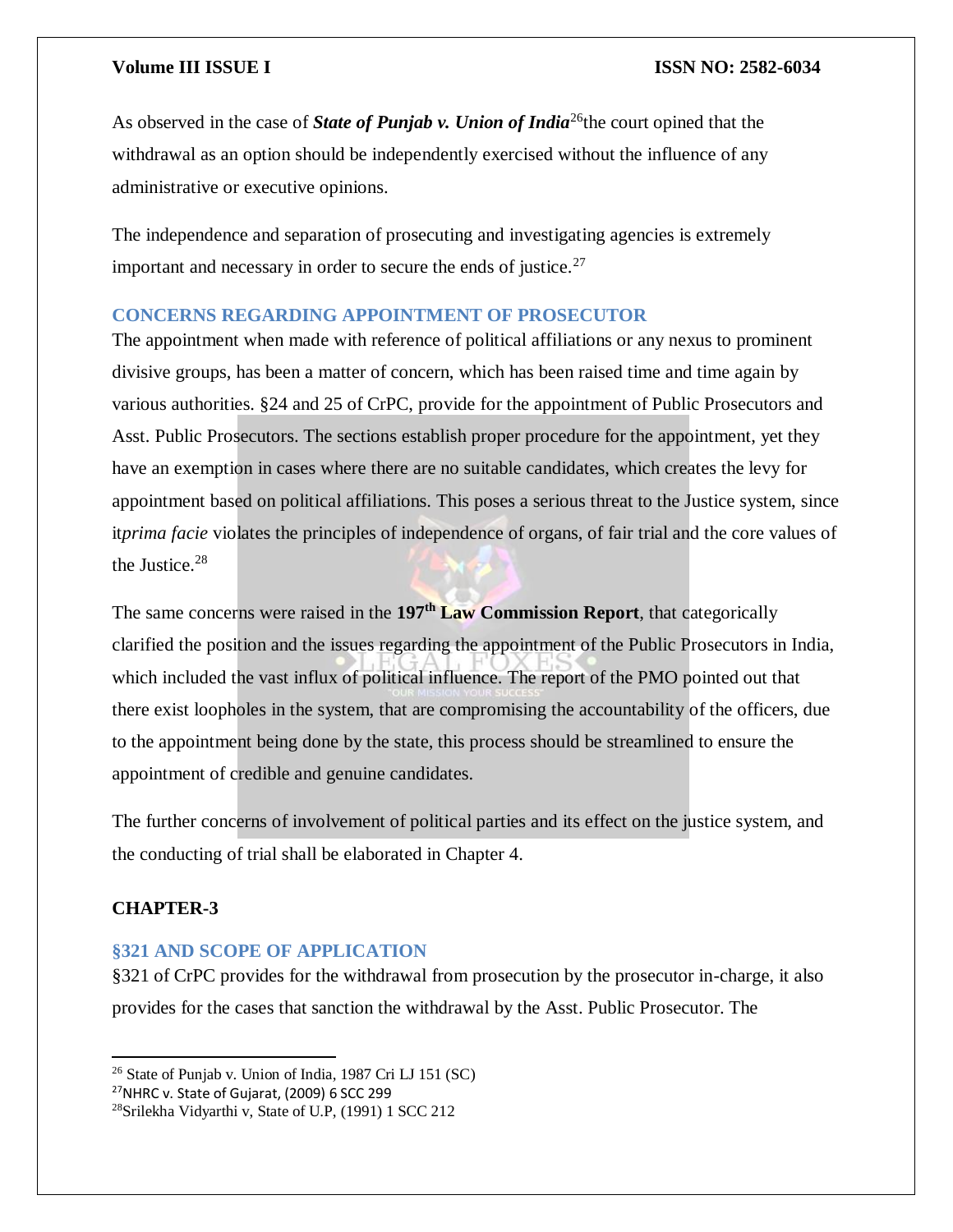conditions for such withdrawal are the right time of approaching the court for withdrawal, with justifiable reasons for the same, followed by obtaining the court's consent for such withdrawal.The main requirement of the instant section is the application of the Public Prosecutor being in public interest and for the benefit of the public in general.<sup>29</sup>

In the case of **R.K. Jain Case**<sup>30</sup>the following guidelines were laid down, which dealt with the discretion of the Public Prosecutor regarding withdrawal:

- a. The Public Prosecutor is entrusted with the functions of ensuring the genuine and free prosecution of the offender, win accordance with the scheme and rules laid down by CrPC, and withdrawal is one of the executive functions that has been solely granted to the Prosecutor.
- b. This function is concretely based on the discretion of the Prosecutor, and such decision cannot be delegated to any other party involved in the adjudication process. The decision to withdraw should be arrived at by the prosecutor, with free will and based on the evidence available on record.
- c. The Government has the liberty to suggest such withdrawal, but it cannot be forced upon the prosecutor for the same. Since the Prosecutor is an officer of the court, he is accountable and responsible for the outcome of the case and decision-making in interest of the public.
- d. In all such cases, the role of the Court is limited to being a supervisory body, whose duty is to merely apply its mind to analyse whether or not, the Prosecutor is action "as a free agent, uninfluenced by irrelevant and extraneous considerations".

As mentioned above, this function of the Prosecutor has been categorised as executive in nature, nevertheless, in the case of **Subhash Chander v. State**<sup>31</sup>, the court observed that this function is an extension of the adjudication process, and not otherwise. The international standards on the Prosecutorial conduct and discretion provide that irrespective of the nature of function i.e. either

<sup>29</sup>Denzong Nang-Ten Sung-Kyob Tsogpa v. State of Himachal Pradesh, 2015 SCC OnLine HP 1585

<sup>30</sup>Supra Note 16.

<sup>31</sup>Supra Note 5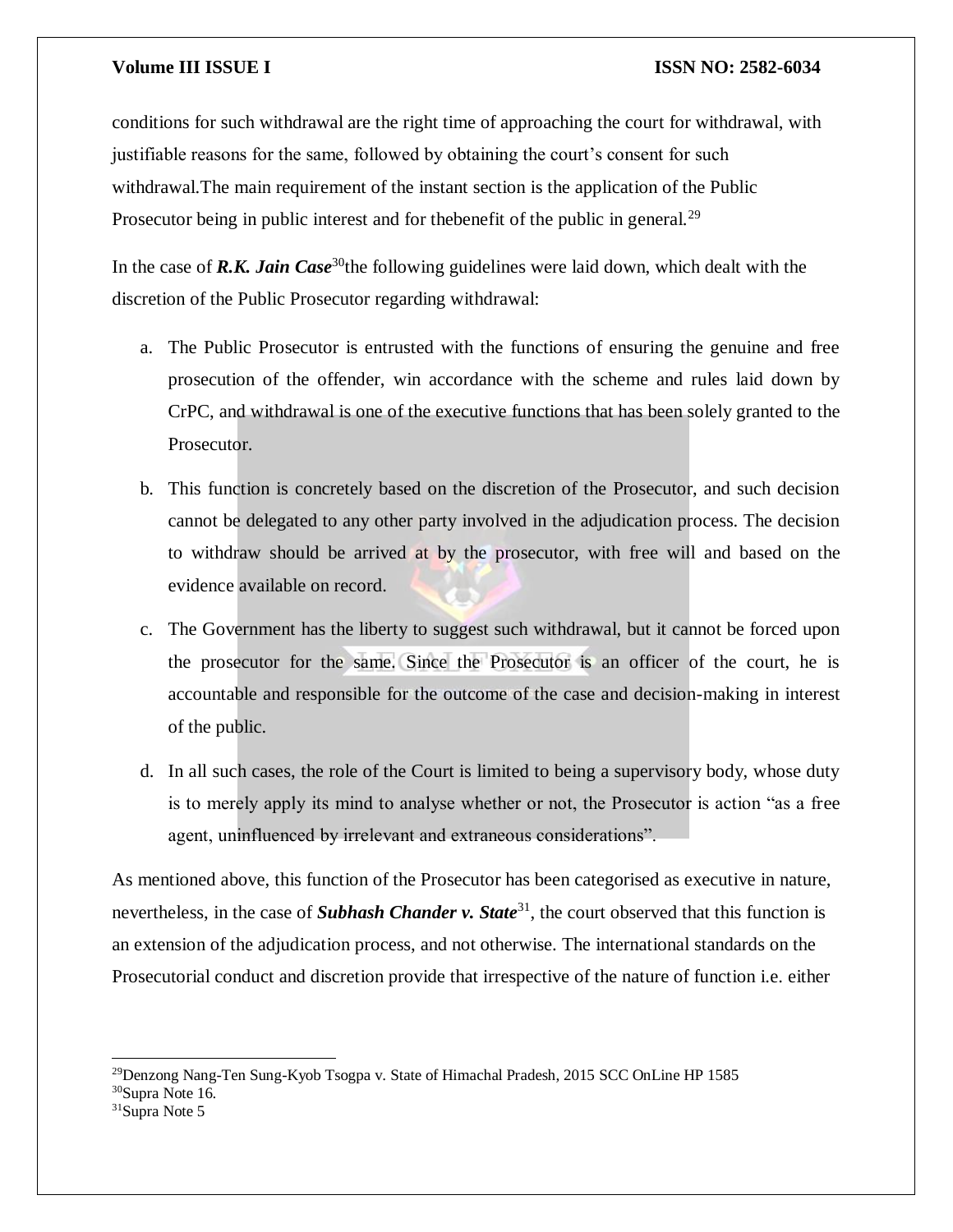executive or judicial, the main requirement for this job is to ensure fairness, complete application of a free mind and impartiality in conduct of the Prosecutor.<sup>32</sup>

§321 is applicable in majority of cases pertaining to general law, but cannot be applied in cases of special enactments, especially dealing with serious offence like terrorism, as under Prevention of Terrorism Act, 2002. Nevertheless, such cases are open to judicial review, but the withdrawal cannot be sought. $33$ 

### **WHO MAY WITHDRAW?**

§321 specifies that the withdrawal is shall be done at the discretion of the Public Prosecutor or the Asst. Public Prosecutor. This also includes any other person who is in-charge of conducting the proceedings of the case in hand. $34$ 

In case, the initiation of the case was by virtue of a private complaint, then in such cases the public prosecutor does not have the right to exercise discretion to withdraw the case.<sup>35</sup>Regardless of who is authorized to make the application, it is essential that such discretion is exercised with utmost good faith and due consideration of the facts on hand.<sup>36</sup>

### **CONDITIONS FOR SANCTIONING WITHDRAWAL**

The courts as a part of jurisprudence have evolved certain conditions which have to be mandatorily satisfied in order to grant the permission to withdraw. The withdrawal by the Prosecution in broad category has two different grounds i.e. the independent consideration of the facts by the Prosecutor and the subsequent approval of the same by the court of appropriate jurisdiction. For withdrawal the main essentials are:

- a. The application should be filed by the Public Prosecutor or the Asst. Prosecutor, who has the competence to make such an application.
- b. Such prosecutor should be officially in charge and appointed as the lead on the instant case.

 $32$ Guidelines 10-16, United Nations, "Guidelines on the Role of Prosecutors", Adopted September 1990. 33Mahmadhusen Abdulrahim Kalota v. UOI, (2009) 2 SCC 1

<sup>&</sup>lt;sup>34</sup>State of Punjab v. Surjit Singh, 1967 Cr.L.J 1084

<sup>35</sup>V. S. Achuthanandan v. R. Balakrishna Pillai, (1994) 2 SCC 299

<sup>&</sup>lt;sup>36</sup>In Re: Withdrawal of Criminal Cases by State Government, 2017 (2) JIC 249 (All)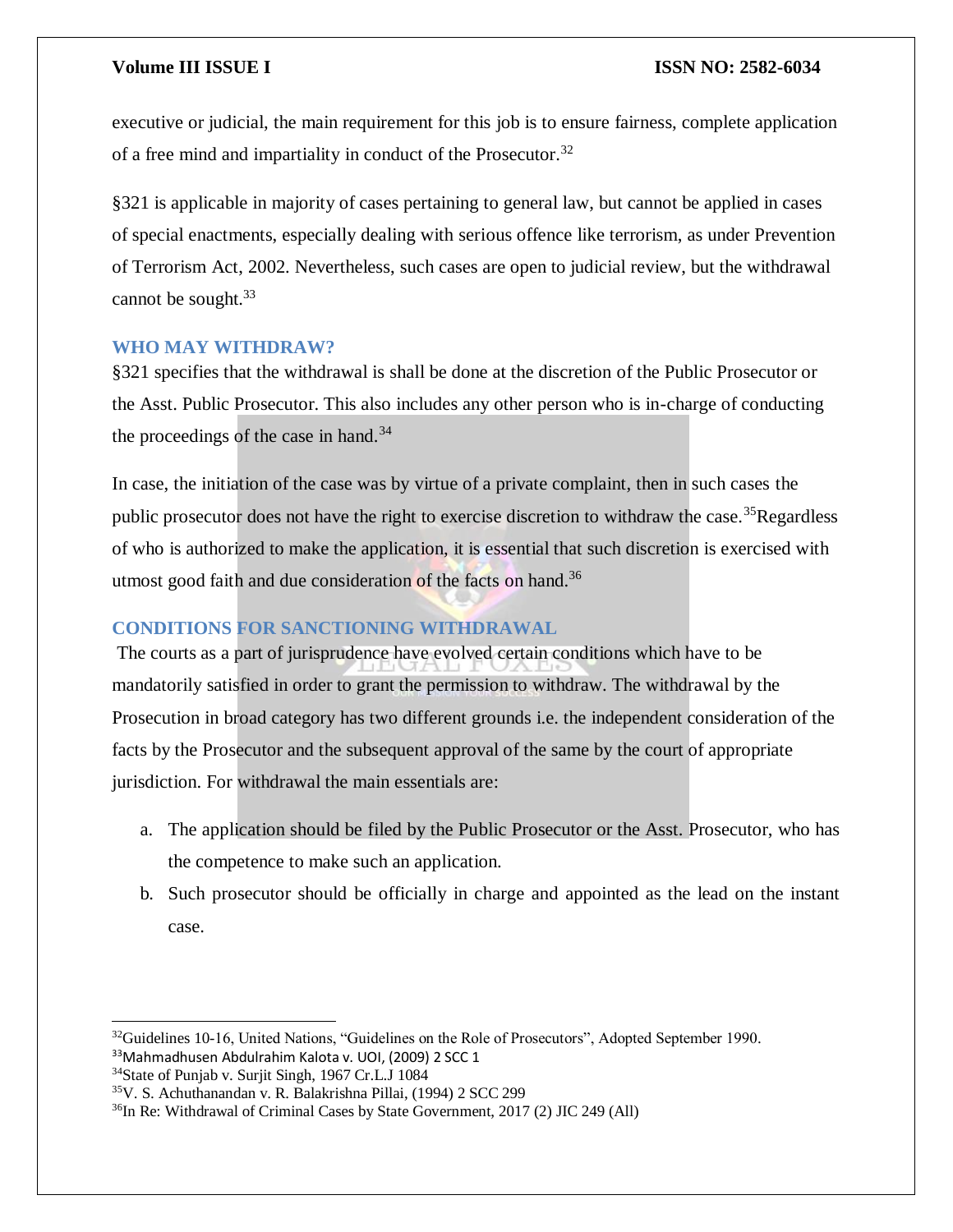c. Once the application is filed, the court through the judge has to appreciate the reasons, and check if such withdrawal is sanctioned by the conditions, post which, the withdrawal maybe granted or rejected.<sup>37</sup>

The various grounds laid as condition precedent by the courts are as follows:

- a. Public Policy and Interest: The Prosecutor has the power to withdraw in cases where, such withdrawal if deemed to be necessary in light of securing public order and justice. This may also include various other factors to be achieved including social, political and economic justice.<sup>38</sup>Cases involving communal feuds, and the requirement of settling them, in light of public interest is permitted under the scope of laws.<sup>39</sup>
- b. Paucity of Evidence: When the prosecutor, based on his independent application of mind to the facts in hand feels the requirement of withdrawal, due to lack of evidence, or lack of charges to proceed with the trial, the case may be withdrawn.<sup>40</sup>
- c. Malafide initiation of proceedings in light of personal or political vendetta: The Best Bakery case<sup>41</sup>, and various other cases have pointed out that when there exists intense political nexus or malafide initiation for tarnishing the image of people, then such proceedings may be withdrawn with the permission of the court.
- d. Cause of harassment to parties: Where it is considered by the courts or the prosecutor that the continuance of the trial is likely to cause serious harassment to the parties, and the case is likely to end up in an acquittal, then withdrawal maybe sanctioned in such cases.<sup>42</sup>

# **DIFFERENCE BETWEEN WITHDRAWAL OF PROSECUTION AND WITHDRAWAL FROM PROSECUTION**

The grammatical connotation of the phrases in itself is clear, yet there exists confusion regarding the understanding of the terms. While withdrawal from prosecution specifically discharges or acquits the accused of the charges and brings an end to the proceedings in totality<sup>43</sup>, withdrawal of prosecution is restricted to relieving the officer in charge of the case.

 $\overline{\phantom{a}}$ 

<sup>42</sup>Supra Note 7

<sup>&</sup>lt;sup>37</sup> M. N. Sankaranarayanan v. Balakrishnan, (1972) 1 SCC 318

<sup>38</sup>State of Orissa v. Chandrika Mohapatra, (1979) 4 SCC 466

<sup>39</sup>Supra Note 9

<sup>40</sup>Supra Note 16

<sup>41</sup> Supra Note 21

<sup>43</sup>Public Prosecutor v. State of A.P, 1975 SCC OnLine AP 81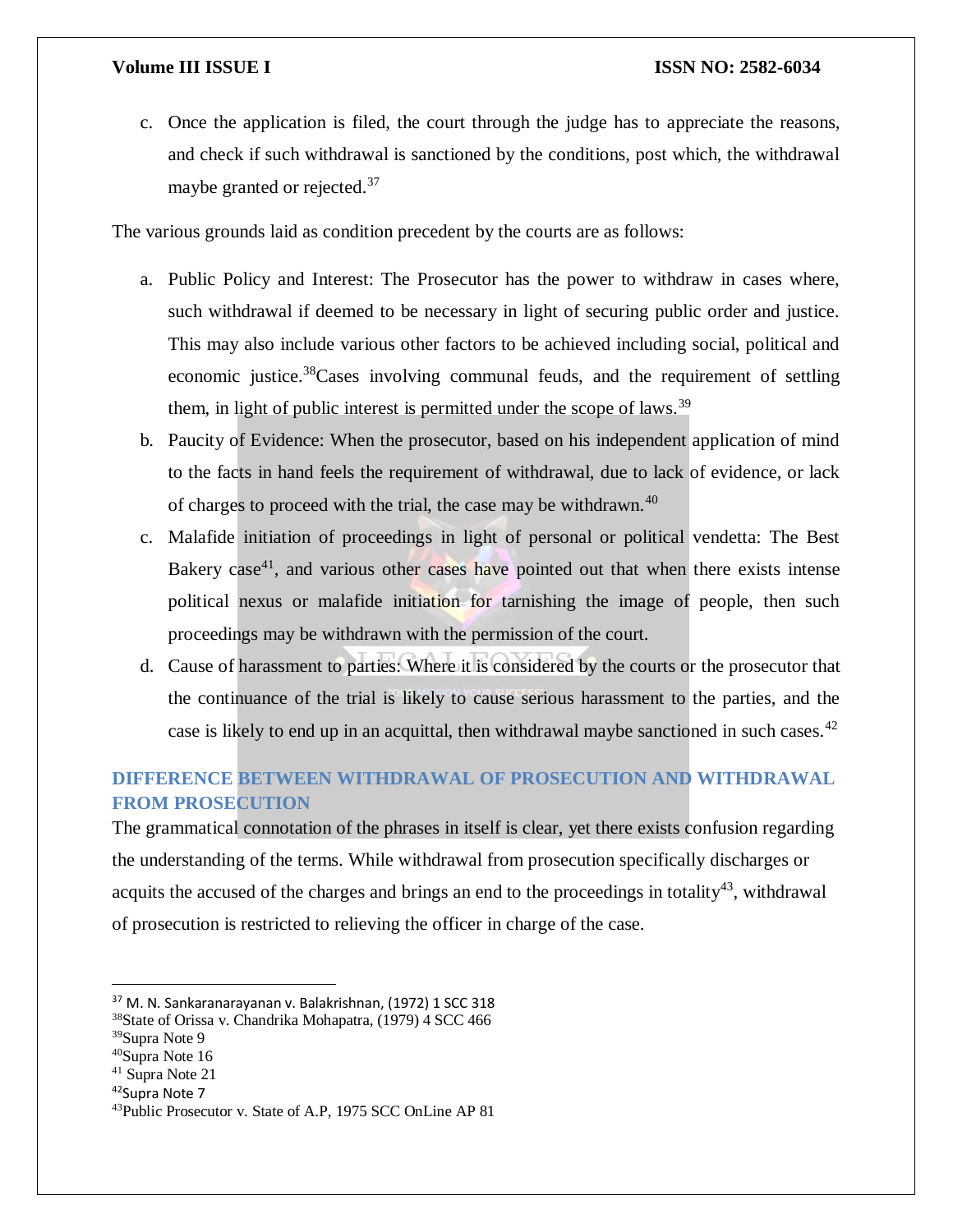### **PERMISSIBLE STAGE FOR WITHDRAWAL**

The application of §321 is restricted to the trial stage and cannot be exercised in the appellate stage. The Public Prosecutor is not entitled to withdraw the proceedings at an appellate stage or after the pronouncement of the judgement.<sup>44</sup> The scheme of the section is crystal clear in its wording, wherein the withdrawal is strictly limited to the stage before the judgement is pronounced by the court. This shifts the timeline for withdrawal to be from the cognizance of the case is taken, till the time the actual judgement is pronounced by the competent court.<sup>45</sup>

Pronouncement of judgement refers to the "judicial determinations of the outcome of the case by the competent court" and any withdrawal maybe sought for before such stage.<sup>46</sup>Since the term court here refers and has a restricted meaning to the Trial Courts, such discretion of the Public Prosecutor cannot be exercised at an appellate stage, even if the judgement has not been pronounced at the appellate stage.

## **OPPOSITION FOR WITHDRAWAL**

The courts through the evolving jurisprudence have held that such withdrawal may be contested by any third party who is public-spirited, or genuinely believes in the existence of merit in the case being heard. Any citizen may file against the withdrawal, especially if the charges pertain to public administration, funds, corruption, breach of trust, etc. The only requirement is the public spirt, bonafide intentions and interest in creating a well-established and clean administration.<sup>47</sup>

### **CHAPTER 4**

#### **WHAT IS POLITICAL INFLUENCE**

The application of force or coercion to ensure that the case being tried is withdrawn by the prosecutor can be termed the use of political influence. This provision of CrPC is being exploited due to the Public Prosecutor being the representative of the State, which makes the influencing of the party easier, thereby securing personal and political vendetta through this section. This may also be done in pursuance to committing any "political offence" that may eb committed as a part

<sup>44</sup>Ananta Lal Singh v. Jahiruddin, A.I.R. 1927 Calcutta, 818 <sup>45</sup>Supra Note 16

<sup>46</sup>State of Bihar v. Ram Naresh Pandey, AIR 1957 SC 389

<sup>47</sup> Supra Note 17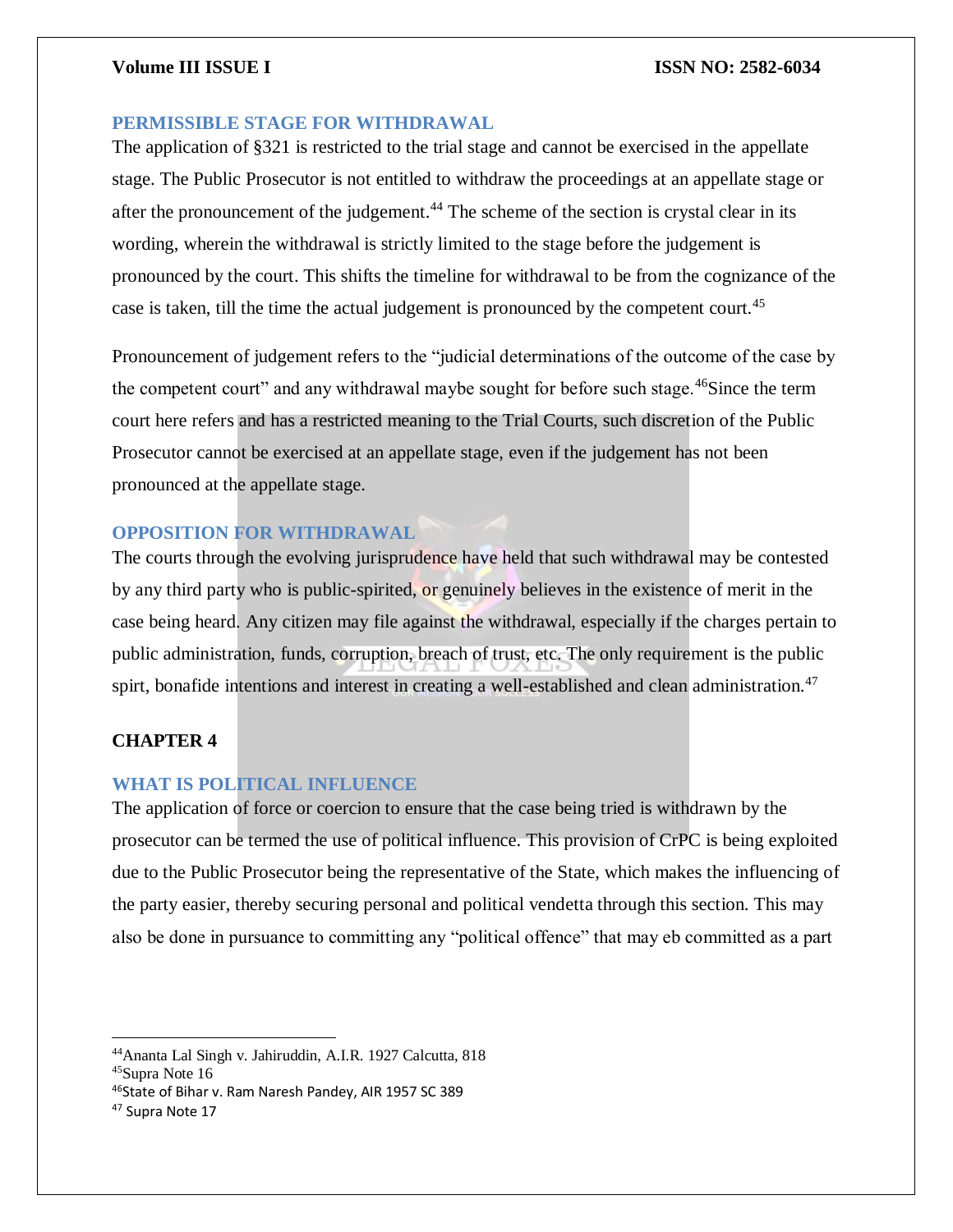of the changing government or through inducing the change of policies in any state.<sup>48</sup> Various other unlawful acts maybe applied in order to cover up the tracks of the people in power.

"The States are under a duty to ensure that Prosecutors are able to perform their professional functions without intimidation, hindrance, harassment, improper interference or unjustified exposure to civil, penal or other liability."<sup>49</sup> Therefore, in light of this, the various cases pertaining to Political influence and vendetta guiding the withdrawal of prosecution shall be discussed.

### **§321 AND POLITICAL INFLUENCE**

In recent times, the cases reporting the use of political influence to seek the withdrawal of cases have been on a rise. During the communal riots in **Muzzaffarnagar**, the various ministers and political leaders started exercising influence in order to seek the dropping of cases against a particular religious sect.<sup>50</sup>

A similar instance has occurred in **Chandigarh** as well, wherein the withdrawal of a huge number of cases filed against the 869 Jatt Protestors after they threatened the disruption of public peace, in an upcoming rally. In light of the exerted force, the Haryana Govt. sanctioned the withdrawal of  $85$  cases, all pertaining to criminal charges in light of various protests.<sup>51</sup>

Another instance of political power interfering with the justice dispensing system has been notified in **Karnataka**, where the Minister from a political party has promised to withdraw cases filed against a minority group if they approach the govt. with requests.<sup>52</sup>Such withdrawal is sanctioned in certain cases where there are fake cases registered, but when legitimate cases are sought to be withdrawn, such are the cases where the issues in this regard are raised.

The **Best Bakery case**<sup>53</sup> is another example where the political influence of the ruling party was exercised in order to intimidate the witnesses, to ensure that there was no evidence incriminating the party in the case of riots and disruption of public peace. This is a clear violation of law, since

<sup>48</sup> Supra Note 17

<sup>&</sup>lt;sup>49</sup> Article 4. United Nations, "Guidelines on the Role of Prosecutors", Adopted September 1990.

<sup>50</sup>Maulshree Seth, "*Muzaffarnagar riots: Drop cases against Hindus, BJP MP Sanjiv Balyan, khaps tell CM Yogi Adityanath"*, THE INDIAN EXPRESS, February 6, 2018 4:24 AM.

<sup>51</sup>Sushil Manav, "*Haryana placates Jats, to withdraw 85 cases",*THE TRIBUNE, Feb 07, 2018 02:07 AM.

<sup>52</sup> Correspondent, *"Karnataka minister in Assembly: 'May drop small cases if Hindu outfits approach'",* February 7, 2018 4:05:12 AM.

<sup>53</sup> Supra Note 21.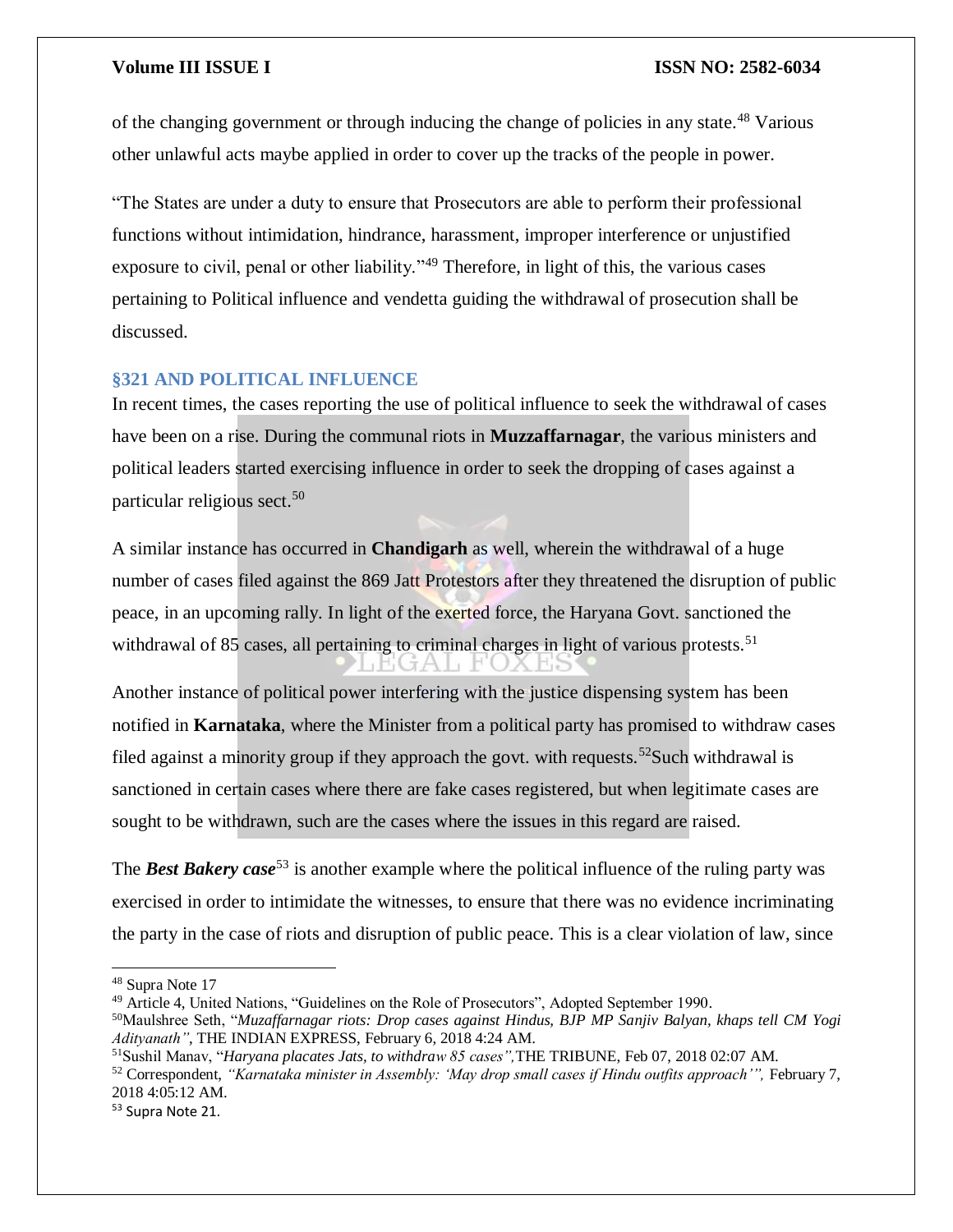the basic principles of justice aim at the uninterrupted serving of justice to the parties, for, everyone is treated equally in the eyes of law.

Another case in this regard is the *Nalini Satpathy case*, <sup>54</sup> where the Chief Minister was accused of undue and unregistered financial transactions, that were termed as misappropriation of party funds. In light of this, the Law dept. had put forth the advice to withdraw the cases under §321. The court in this case held that, due to the paucity of evidence, the charges were eligible to be quashed, and that withdrawal was not the right course of action.

The case of *Sheonandan Paswan<sup>55</sup>*the court observed that even if there exists political nexus in the case, but the withdrawal should be solely based on the constructive aspects of the section, which need to be interpreted with a free mind. The reason of Govt. being unwilling to adduce evidence on record, cannot be permitted as a ground for withdrawal of the case.

As expressed earlier, the govt. is empowered to make a suggestion for the withdrawal of cases, but this should be duly evaluated by the court. When cases pertain to anything done in pursuance to achieving any political objective, it cannot be strictly held that such cases are not subject to withdrawal. When it is justified that such withdrawal in required in light of public order and tranquility, it may be withdrawn at the discretion of the court.<sup>56</sup>

As the facts and circumstances in the case of *Sunil Kumar Pal v. Phota Sheikh<sup>57</sup>*clearly indicate the mays and manner in which the legal provisions and justice system is bent for the benefit of the political purposes. The entire prosecution was tightly packed in order to favour the defence, which caused undue injustice to the citizens, since the politically powerful manipulated the entire process of justice.

Where the State has categorically confessed and admitted to having initiated the legal proceedings in pursuance to political vendetta, such cases sanction and are eligible for the withdrawal of the cases filed. The administrative and executive influence and extraneous zeal of

<sup>&</sup>lt;sup>54</sup>Mohd. Mumtaz v. Nalini Satpathy & Ors., (1987) 1 SCC 269

<sup>55</sup> Supra Note 17

<sup>56</sup> Supra Note 5

<sup>57</sup> Sunil Kumar Pal v. Phota Sheikh, (1984) 4 SCC 533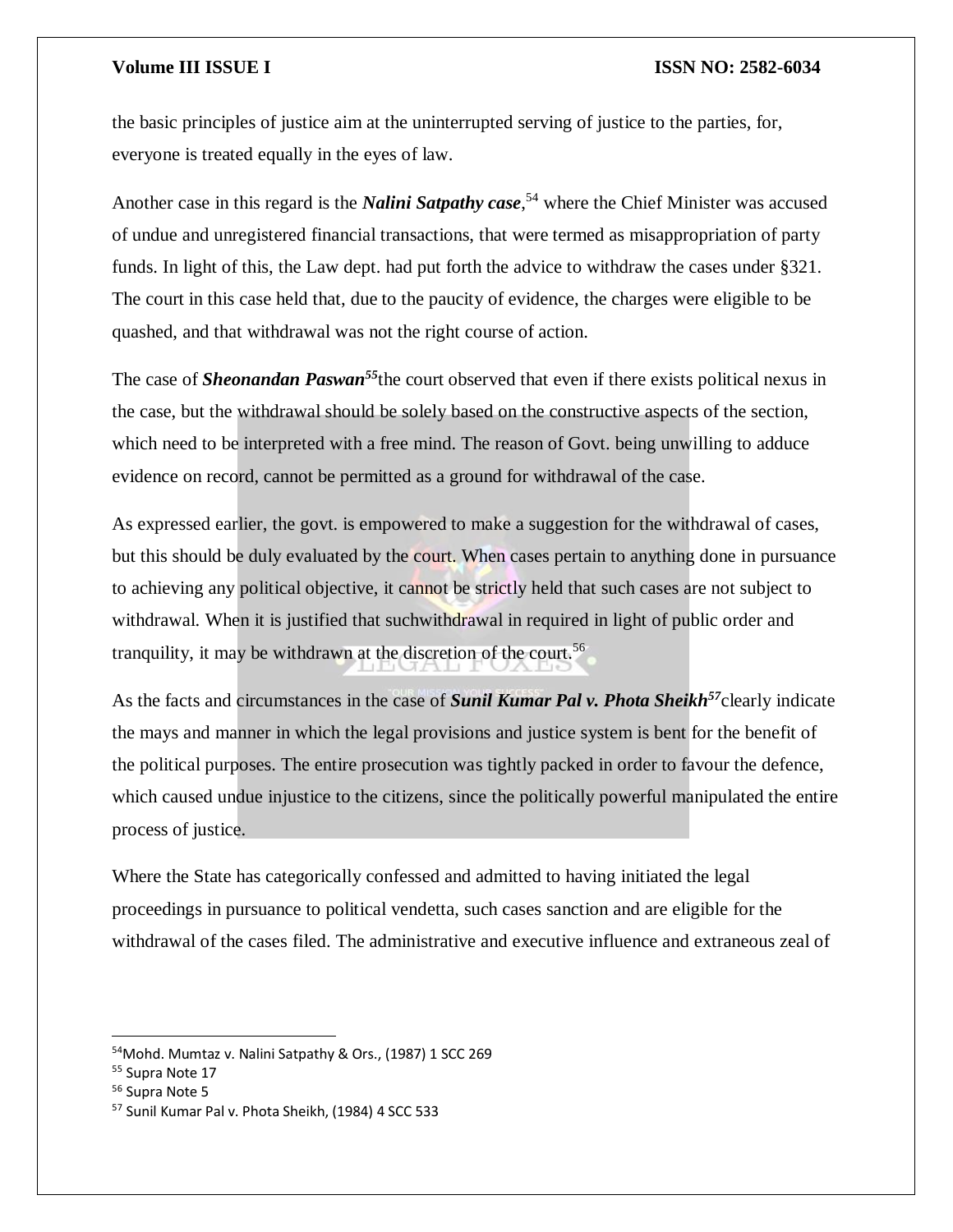pursuing the withdrawal of original case that caused the prosecution of the said person was held to be greatly influenced by political reasons.<sup>58</sup>

The inference of political influence may also be gathered from the previous actions. As in the case of *Ganesan<sup>59</sup>*the withdrawal of case and the re-initiation of case on the change of government, specifically indicated the political reasons for such case initiation. Therefore, the case was dismissed in light of malafide intentions.

In light of the above discussion, it is hereby perceived by the author that the involvement of administrative and executive parties in the judicial process, which derails the integrity and fairness of the system, should be duly rectified by enacting relevant provisions.

# **CHAPTER- 5**

### **CONCLUSION**

The entire course of this study has revolved around the role and duty of Public Prosecutors who have the discretionary power to apply for the withdrawal of cases, which has various intricacies in the application of the section. Since the Prosecutors have discretionary powers, the abuse of powers has been observed, especially with respect to the political vendetta and the power play of the various influential people. In conclusion, the observation of the author has been that the enforcement system in India has various weak links that are exploited by people with the connections or power. Such exploitation causes grave injustice to the general public, who are at the receiving end of unsuccessful prosecutions.

The judiciary has played a pivotal role in ensuring that the misuse of power is not extensive, by keeping checks and balance on the procedural history of the case, the background of the parties involved in the case and the other technicalities of the cases. While the judiciary has played its parts, various pieces of news reporting in the last decade show that the withdrawal is also applied for without any collection/presentation of evidence or even as a part of mutual settlements at the FIR stage itself. This requires major revamping of the system, to curb the misuse of the system. In light of this the following suggestions are presented by the author.

58Supra Note 36 59 Supra Note 10